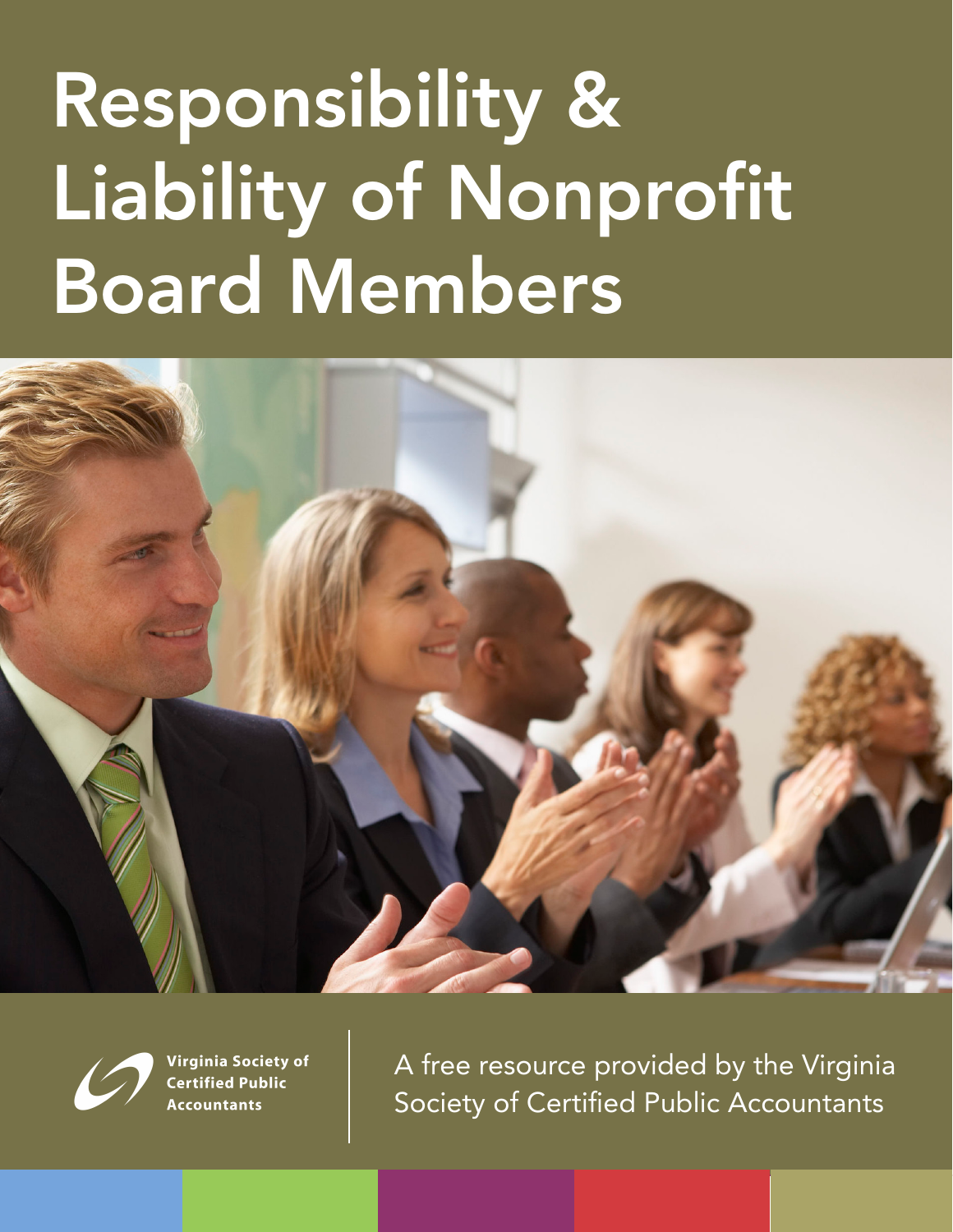# Responsibility and Liability of Nonprofit Board Members

A free resource provided by the Virginia Society of Certified Public Accountants

- Introduction
- Duties owed by nonprofit officers and directors to their organizations
- • Liabilities of nonprofit officers and directors to others
- **Federal and state regulation exposure**
- Choice of operating entities
- Advantages and disadvantages of operating entities
- **Conclusion Avoiding exposure**

#### Introduction

Nonprofit organizations range from uncomplicated clubs or associations to groups with a full national or international scope. The work of nonprofit organizations is socially beneficial. As a result, social policy articulated by case law decisions and acts of legislatures have afforded certain protections for these organizations and their officers and directors. While service with these organizations can be rewarding, in today's litigious society, officers and directors must know their responsibilities and potential exposures to litigation.

This guide includes brief discussions of the duties and liabilities of nonprofit officers and directors. This guide also provides information on various corporate structures under state law and explains how the corporate structure influences the duties and liabilities of nonprofit officers and directors.

# Duties Owed by Nonprofit Officers and Directors to Their Organizations

Corporations, both for-profit and nonprofit, and unincorporated associations, are generally governed by their boards of directors. Day-to-day operations are generally managed by a small group of executive officers, typically board members elected to serve as president, vice president, secretary and treasurer. Although statutory and common-law immunities provide protection against liability for acts of board members in the conduct of business

on behalf of the organization, courts generally have held that the following duties are owed to organizations by board members:

Duty of loyalty: Directors and officers of an organization owe a duty of loyalty when making financial decisions for the organization to act on behalf of the interests of the organization and not their own personal financial interests.

- Corporate opportunity A corporate opportunity refers to any business opportunity that may benefit a corporation. Directors and officers must not take for themselves any business opportunity that could benefit the corporation.
- Use of inside information Confidential information cannot be used by a director for personal gain or to the detriment of the corporation or organization or its members.
- Conflicts of interest Directors may not enter into contracts with the organization without full disclosure and approval, nor should organizations enter into contracts with past directors without disclosing such arrangements in the financial footnotes.

Duty of obedience: Directors should not exceed their delegated authority or direct the organization beyond its exempt purpose or mission as set forth by the articles, bylaws or constitution. Such actions violate the trust of those who support the organization and can jeopardize the organization's tax-exempt status.

Duty of care: Directors and officers must act in the same manner a reasonably prudent person would to exercise reasonable care in the exercise of their responsibilities with the organization. In Virginia, with respect to directors of non-stock, nonprofit corporations, Code of Virginia statute 13.1-870 adheres to the general rule that a director will not be found liable for his actions as a director as long as he follows what is called the "good faith business judgment rule."

This rule affords directors complete protection from liability for taking actions they believe, in exercising their good faith business judgment, are in the best interests of the organization, as long as there is some rational basis for their decisions, no conflicting interest is involved and a reasonably informed decision is made. As a practical matter, this provides a subjective test. When in doubt, officers should seek approval from their entire board of directors and have the secretary document the approval process in the organization's minutes.

The Code also provides that the director can rely upon information, opinions, reports or statements, prepared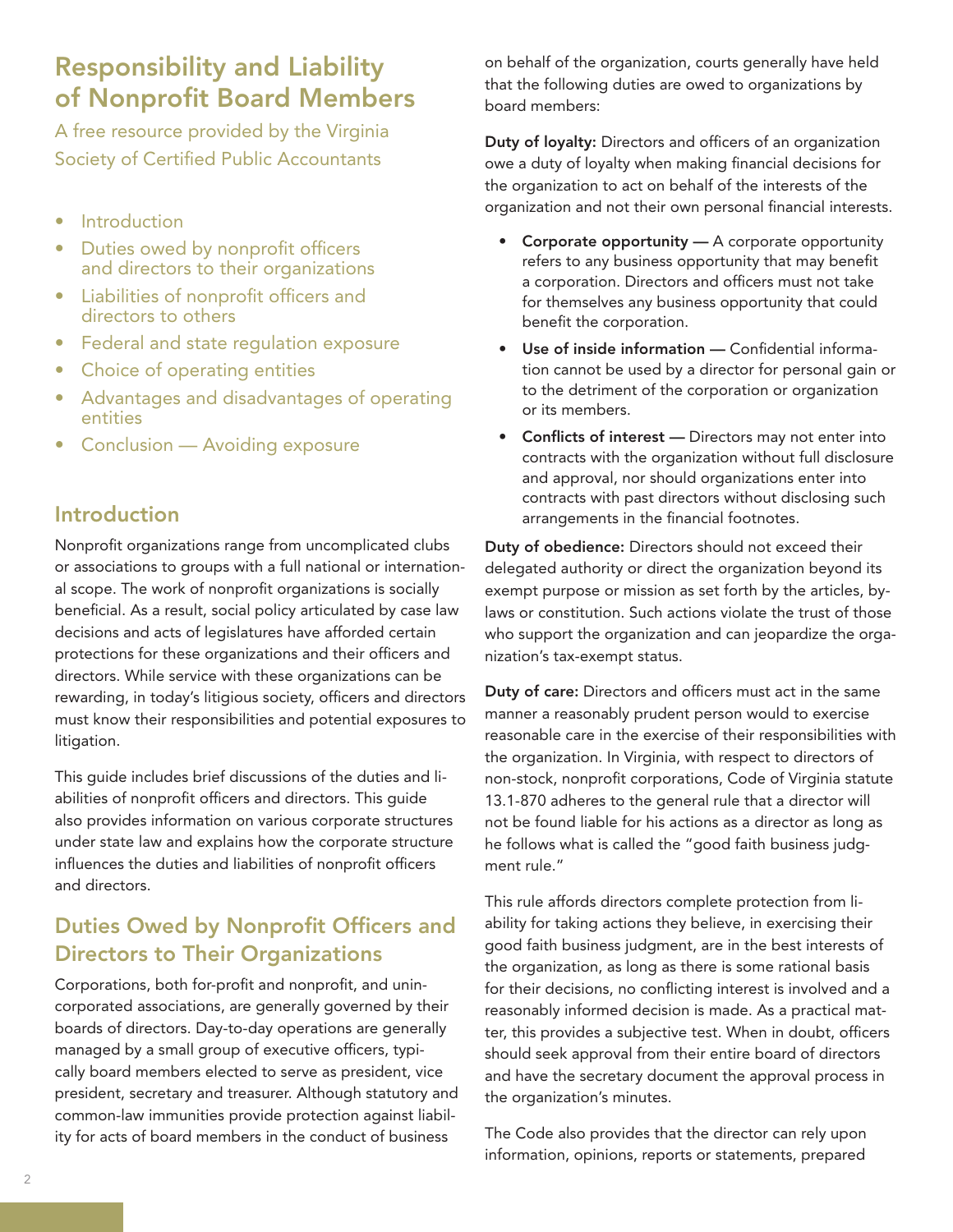by officers, employees, legal counsel and committees of the board of directors, provided that the director acts in good faith, that is, he has no knowledge that his actions are inappropriate. This is, essentially, a gross negligence standard.

In contrast, there is no equivalent Virginia statute specifying the standard of care owed by directors of unincorporated associations. General case law decisions are unclear as to whether the more lenient subjective good faith standard discussed above applies, or whether a more stringent standard of care is required. Again, the wise officer seeks documented approval in the minutes before pursuing any actions not clearly within the scope of the organization's articles and bylaws.

# Liabilities of Nonprofit Officers and Directors to Others

Contract liability: In accordance with the law of agency, which governs corporations and unincorporated associations, officers and directors are normally deemed to be merely agents of the organization and therefore not personally liable on the contracts made on behalf of the organization. Personal liability can arise when the officer intentionally agrees to contract liability (guaranty co-signing, intentional co-signature) or unintentionally agrees because of inadequate disclosure. An example of this might be an officer who signs a document or debt instrument and fails to identify herself as an officer acting on behalf of the organization. Officers should sign contracts using both their names and their positions (e.g., Mary K. Smith, President of XYZ Charity).

Tort liability: Officers and directors of corporations normally are not liable for conduct of the corporation that causes harm or injury. The rules vary with respect to unincorporated associations.

Of course, officers and directors can have personal liability for their own conduct or criminal acts, but this liability does not arise from the status of merely being an officer or director. For example, conduct such as physical violence or embezzlement could result in felony charges against a specific officer.

Limitations of liability: Because officers and directors are frequently named as additional defendants in litigation arising from an act of a nonprofit organization, the Virginia Code has specified much statutory immunity. Officers and directors of non-stock, nonprofit corporations will have no liability for acts of the corporation if they are uncompensated. If they are compensated, liability is limited to one

year's prior compensation.

Further, directors, trustees and officers of all organizations exempt from taxation under §501(c) or §528 (homeowners associations) of the U.S. Internal Revenue Code (IRC) are provided charitable immunity. As is the case with directors of non-stock, nonprofit corporations, directors, trustees and officers of any such organization who act in good faith without compensation are immune from liability in any civil actions brought against them, while serving in their official capacities. If compensation is received, any damages assessed in such actions cannot exceed the last 12 months of their compensation.

NOTE: This charitable immunity statute does not limit liability for willful misconduct or a knowing violation of the criminal law. Further information on the Virginia standards of conduct for directors can be found under the Code of Virginia statute 13.1-870. Additional information on the limitation of liability for officers and directors can be found under the Code of Virginia statute 13.1-870.1.

#### Federal and State Regulation Exposure

Employment and discrimination litigation: Except for very small organizations, nonprofit organizations are also subject to federal and state discrimination law. Certain exemptions apply for small entities and religious organizations. Generally, plaintiffs have not been successful in naming directors as defendants in employment litigation, although there are some instances where liability has been imposed. Further, Virginia law governing wrongful discharge can apply to directors and officers.

Federal taxation: In general, nonprofit organizations report their revenue to the U.S. Internal Revenue Service (IRS) with Form 990, but they do not pay taxes on such revenue. However, some revenue may be taxable if it is not directly related to the nonprofit's mission. Virtually all payrolls are taxable.

The IRC makes the "responsible person" liable for failure to withhold and remit applicable income and payroll taxes. While special provisions may apply to limit most liability for outside directors, this personal liability for taxation can result in criminal consequences for the nonprofit's responsible party. For more information on responsible persons and the scope of liability, visit the IRS website, www.irs.gov.

State taxation: Nonprofit entities are not automatically exempt from sales and use tax. Virginia state sales and use tax code requires that an exemption certificate be obtained by the organization, maintained and not misused.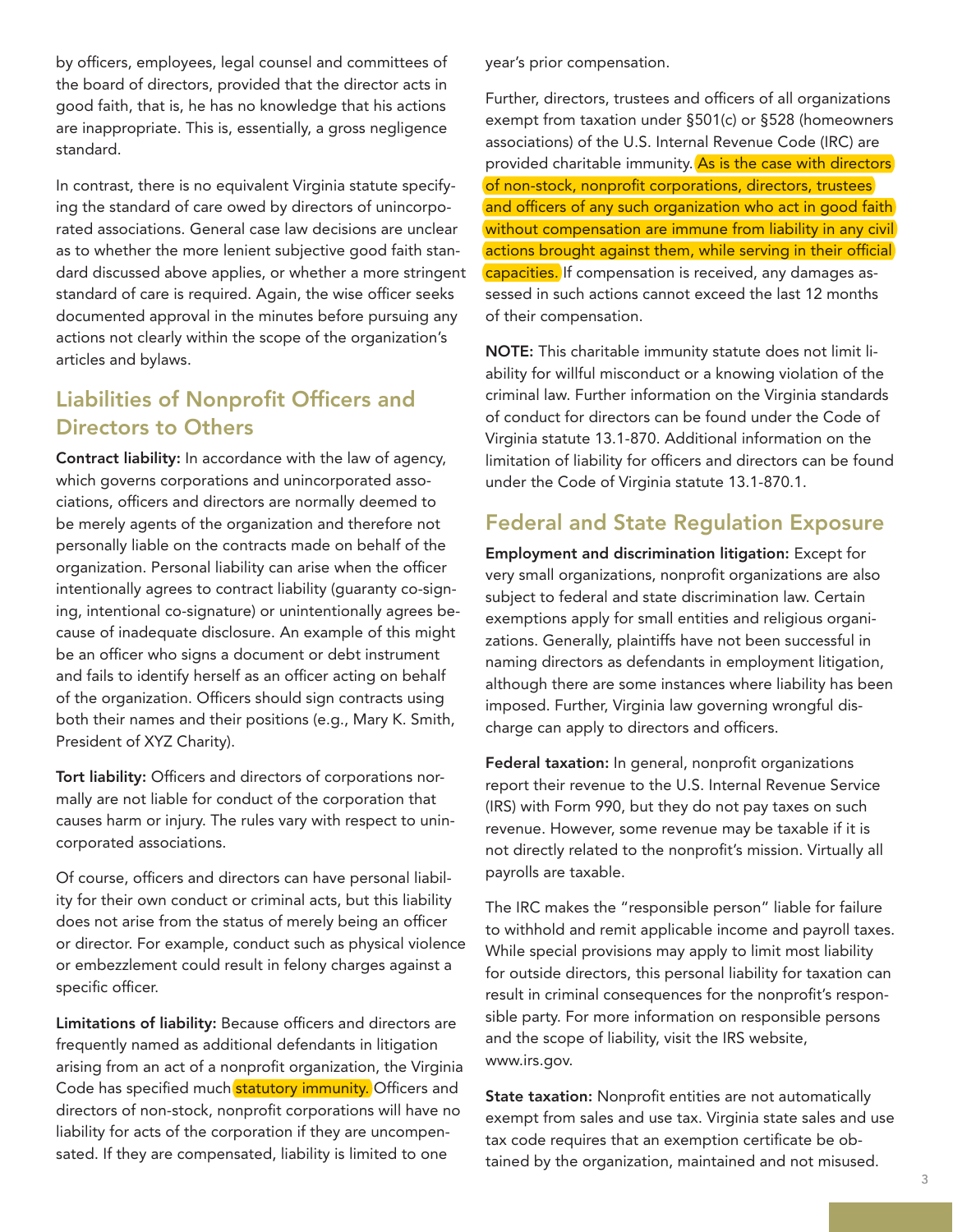Find out more and apply for the retail sales and use tax exemption for nonprofit organizations at the Virginia Department of Taxation (TAX) website, www.tax.virginia.gov.

Other federal regulations: Directors and officers may be subject to potential individual liability under additional federal statutes that include:

- Antitrust laws (government laws to regulate or break up monopolies in order to promote free competition)
- • Bankruptcy
- • Environmental statutes (as set forth by the Comprehensive Environmental Response, Compensation and Liability Act to control hazardous substances, pollutants and contaminants)

# Choice of Operating Entities

The organizational structure of a business may influence the level of responsibility and liability placed upon its directors and officers. Essentially three organizational structures exist for tax-exempt organizations: non-stock corporation, unincorporated association and charitable trust.

Non-stock corporation: The non-stock corporation requires many statutory formalities, including articles, bylaws and board of directors resolutions. Nonprofits with this organizational structure cannot distribute any profits to members, contribute money to political campaigns or engage in lobbying activities, except in very limited circumstances. Members are not liable for corporate liability; the powers and duties of officers and directors are spelled out by the Code, and there are limitations of liability and special indemnity provisions for officers and directors. This is the safest structure for a board member. All legal documents are safeguarded by the corporation's secretary.

Unincorporated association: The unincorporated association is governed by the articles of the association and/ or its constitution and/or bylaws, and requirements are not specifically spelled out by statute. Therefore, case law decisions governing officer and director responsibility and liability must be relied upon.

Charitable trust: Usually limited to family-trust situations for estate planning considerations, the issues of responsibility and liability of officers and directors are not usually matters of concern for charitable trusts.

# Advantages and Disadvantages of Operating Entities

Non-stock corporation is the more prevalent form of organization for nonprofit entities and offers the advantage of statutory certainty regarding operation. For individual board members, this means greater certainty regarding

their responsibilities and liabilities. In general, a judgement against a nonprofit corporation can reach only the assets of the corporation, not the personal property of its members. For the corporation as a whole, compliance with the more numerous and more complicated requirements may be a minor inconvenience compared to all the statutory benefits it receives.

Indemnity: Non-stock corporate directors have the benefit of a specific statute providing for mandatory and permissive indemnity (and provisions where it cannot be provided). No statute exists for unincorporated associations, but the association, by its articles, can provide for indemnity. Indemnification of a director generally will be limited to reasonable costs incurred in a legal proceeding.

Insurance: Non-stock corporations are permitted to provide Directors' and Officers' Insurance (D&O) by statute. Unincorporated associations may provide liability insurance if directed by their operational documents. A board member not covered by a D&O policy should request such coverage or buy a personal umbrella policy. Volunteers should be very cautious in serving without insurance.

NOTE: The cost of defending any legal action may be significant. Insurance may be the only resource available to the organization to pay indemnified legal costs.

### Conclusion — Avoiding Exposure

Officers and directors of nonprofit organizations continue to be named as defendants in lawsuits for acts of their organizations. Although immunities have been provided by statute, officers and directors are encouraged to pay special attention to the authority granted them by the organization and not deviate from it without the permission required by the organization's operating documents.

Under general agency law, officers and directors owe a duty of loyalty to the organization and must refrain from self-dealing, conflicts of interest and receipt of corporate opportunities without consent.

Directors are required to exercise good business judgment and always operate in good faith. Directors are encouraged to use best efforts to attend all meetings, familiarize themselves with the operating documents to determine the scope of their authority and make notation at meetings of any position with which they disagree. At the same time, directors should avoid the pitfalls of exceeding organization authority, ignoring formalities and self-dealing by themselves or any others on the board.

Many issues can be discussed freely and at length in committee meetings. Board meetings, however, are best served by very short discussions, with conflicts tabled for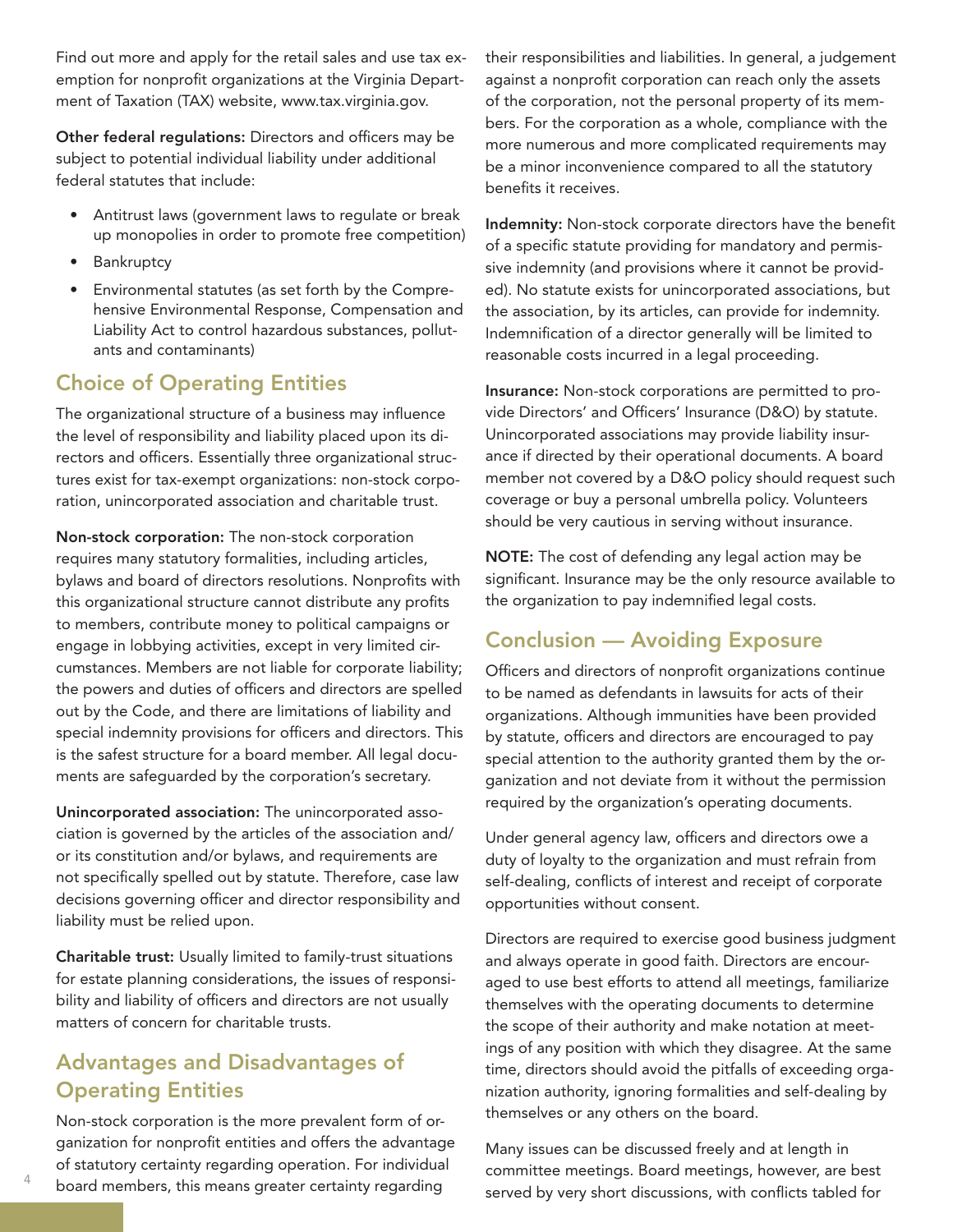future discussions in appropriate committees.

With these general notions in mind, service as a board member or officer for a nonprofit charitable entity can be most rewarding, both for the board member and the community the organization serves.

For additional information, contact the American Bar Association (ABA) at www.abanet.org or the Virginia Society of CPAs (VSCPA) at www.vscpa.com.

*This guide was last updated in September 2012 by CPAs serving on the VSCPA Nonprofit Resource Guides Task Force. CPAs and nonprofit organizations are freely encouraged to email or copy this guide to share with officers and directors serving on nonprofit boards. For permission to duplicate this guide or modify it for any other purpose, please contact the Virginia Society of CPAs at 4309 Cox Road, Glen Allen, VA 23060, (804) 270-5344 or vscpa@vscpa.com.*